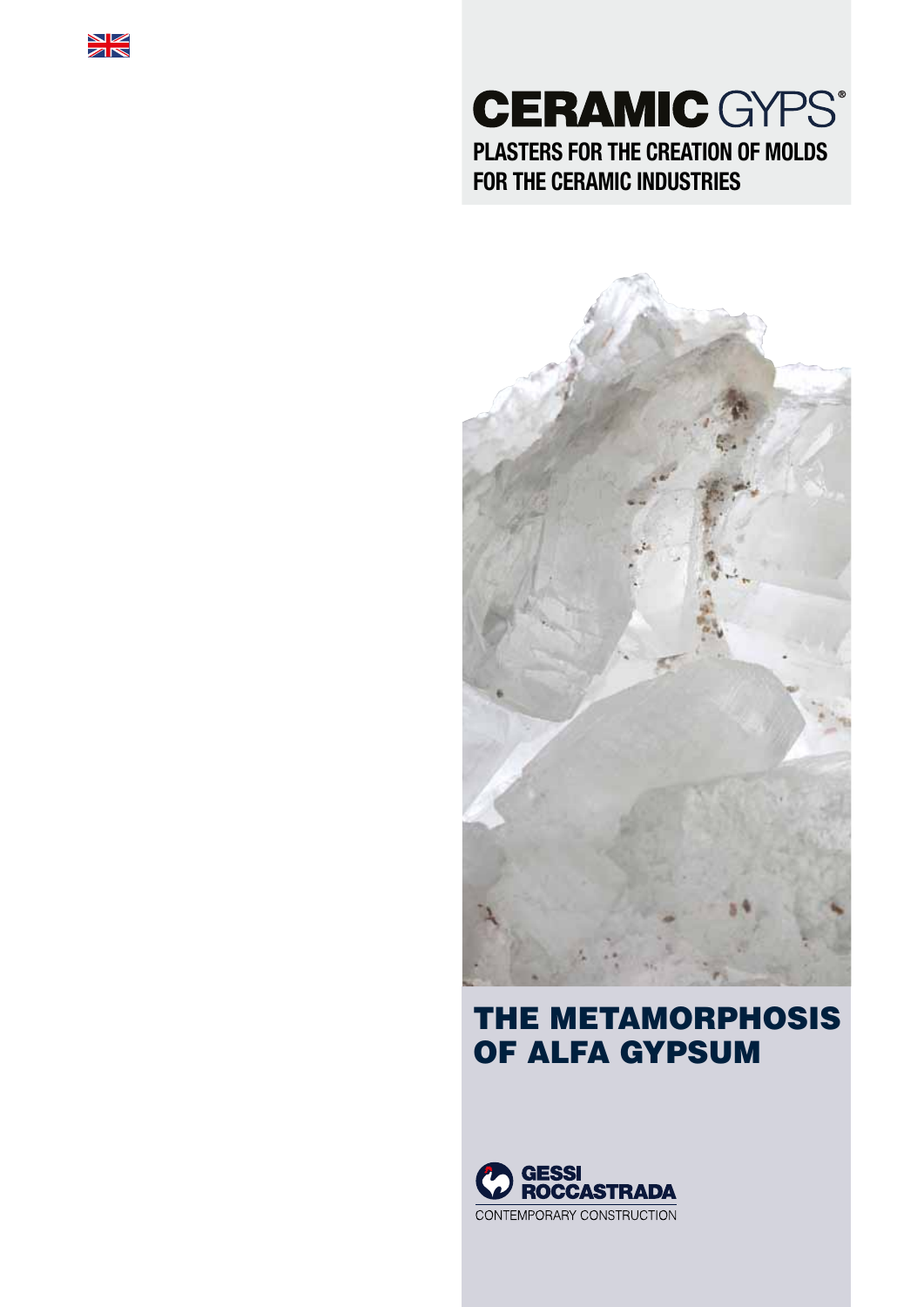## **Gessi Roccastrada, a partner in the creation of ceramics**



Roccastrada, Tuscany, is the largest deposit of gypsum in Italy. 200 million years ago here extended a tropical sea with coral reefs. This sea drying up formed large deposits of crystals of calcium sulfate. Plasters of Roccastrada are famous for high purity of the stone and their high degree of whiteness.

Gessi Roccastrada is the largest production unit of Italian plaster; its activities are diversified in the areas of construction, agricultural and industrial needs, with particular specialization in the ceramic field, dental and health care. The entire production unit covers an area of about 500 hectares, 400 of which are occupied by quarries. We address special attention to the manage-

ment of the quarries. Once its life as an area of excavation is concluded, it is upgraded and converted into a wooded area, according to strict criteria of environmental quality.

The material from the excavation, appropriately selected, crushed and screened, is sent to the plant for cooking.

The availability of all the raw materials, the strong vocation for quality, the continuous research and the experience gained over the years, allow the Gessi Roccastrada to produce plaster to meet all our clients' needs.

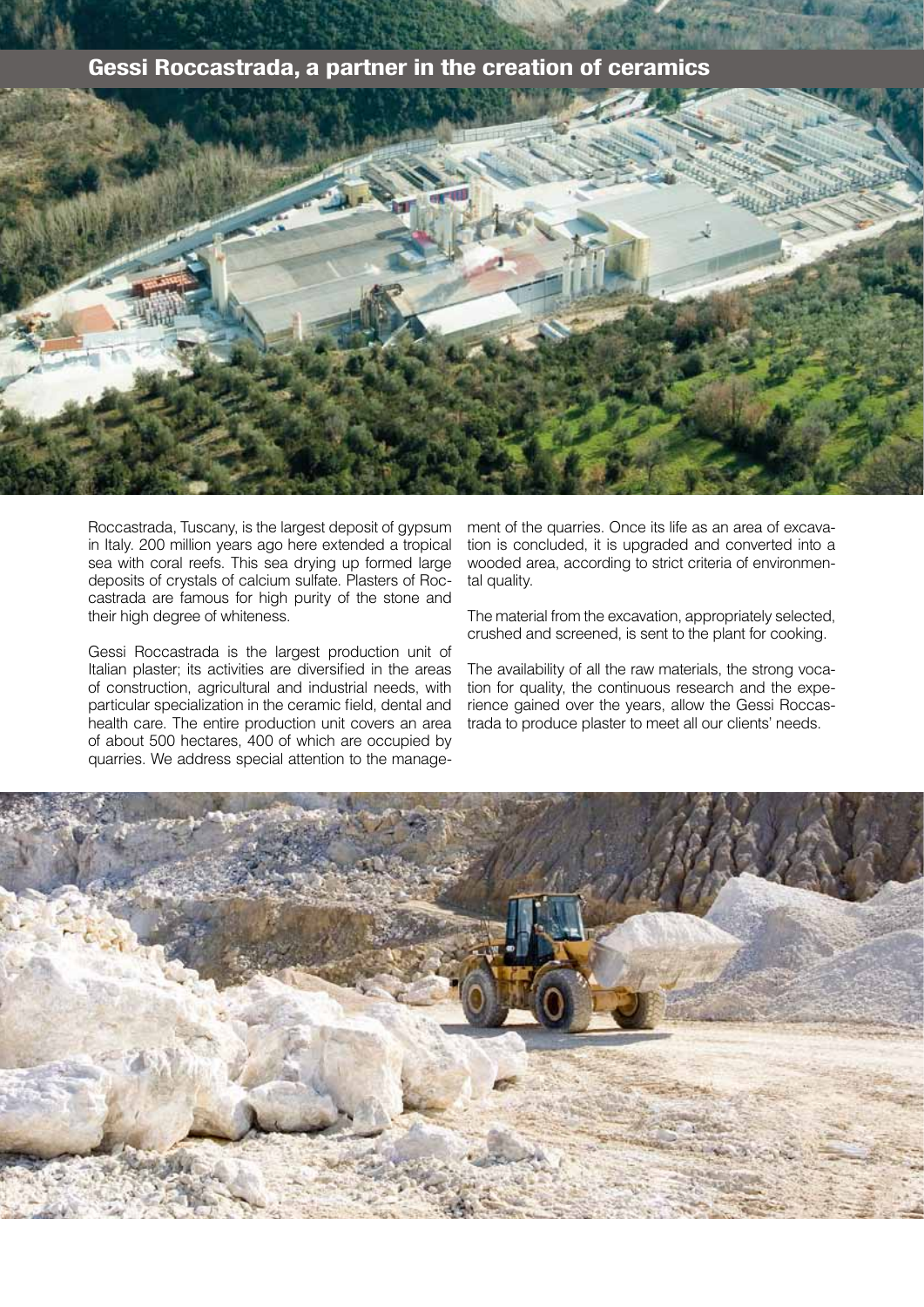## **The metamorphosis of gypsum**

In addition to producing BETA gypsum (normally used in building for the production of normal and premixed plasters), Gessi Roccastrada s.r.l. is the largest production unit in Italy of ALPHA gypsum and one of the largest in the world. Alpha Gypsum is produced from carefully selected raw material, which is loaded into autoclaves and subjected to an innovative cooking process that gives it special physical properties. These characteristics are made use of the engineers of Gessi Roccastrada to make products with high technological content, characterized by superior mechanical performance and, when necessary, with a high degree of customization to meet the needs of each client.

## **Plasters for the creation of casting molds, lathe and press casting, and specialty artifacts for the ceramic industries**

A crucial raw material used for creating molds for the The expansion during setting is contained and conceramic industry, gypsum has a number of features stant thereby permitting a calculated reproduction of that make it the material of choice for these applica-objects within the molds. tions.

undergo several rounds of casting.

The porosity feature of the Gypsum allows it to quickly These characteristics are obtained thanks to the use of absorb a portion of water present in clay, which facili-ALPHA gypsum suitably mixed with varying amounts tates its densification. Because of its hardness it can of BETA gypsum and are guaranteed by continuous be used to produce long lasting molds that are able to monitoring of process parameters together with strict quality control tests on the finished product.

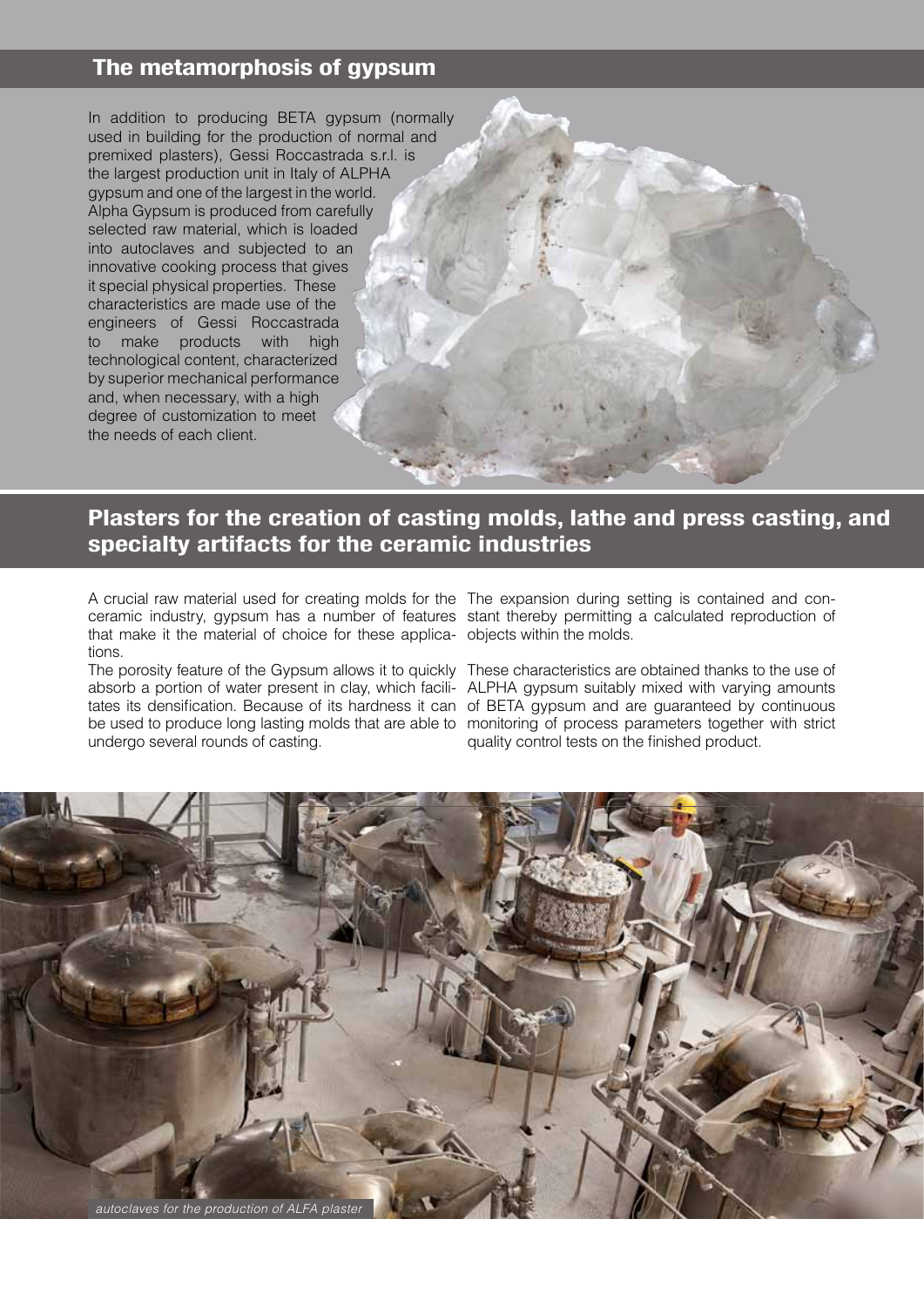**TB 12** - For its refinement and for the excellent absorption properties it is used in the ceramic industry for the production of casting molds.

| ratio         | tıme      | tıme      | linear    | resistance            | resistance  |
|---------------|-----------|-----------|-----------|-----------------------|-------------|
| water/plaster | casting   | setting   | expansion | bending               | compression |
| 100/140       | $12$ min. | $25$ min. | $0.2 \%$  | $5$ N/mm <sup>2</sup> | 12 $N/mm^2$ |

TB 20 - For its refinement and for the excellent absorption properties it is used in the ceramic industry for the production of casting molds.

| ratio         | tıme    | time      | linear    | resistance            | resistance             |
|---------------|---------|-----------|-----------|-----------------------|------------------------|
| water/plaster | casting | setting   | expansion | bending               | compression            |
| 100/140       | 8 min.  | $15$ min. | $0.2 \%$  | $5$ N/mm <sup>2</sup> | $12$ N/mm <sup>2</sup> |

GR Beta - For its refinement and for the excellent absorption properties it is used in the ceramic industry for the production of casting molds.

| ratio         | time    | time    | linear    | resistance            | resistance             |
|---------------|---------|---------|-----------|-----------------------|------------------------|
| water/plaster | casting | setting | expansion | bending               | compression            |
| 100/150       | 18 min. | 35 min. | $0.2 \%$  | $6$ N/mm <sup>2</sup> | $14$ N/mm <sup>2</sup> |

**ALFA Cast 15** - With characteristic of high absorption of water and fast drying, Alfa Cast 15 is used in the ceramics field for the realization of molds using the double-casting process.

| ratio         | tıme      | time      | linear    | resistance            | resistance             |
|---------------|-----------|-----------|-----------|-----------------------|------------------------|
| water/plaster | casting   | setting   | expansion | bending               | compression            |
| 100/150       | $15$ min. | $25$ min. | $0.13 \%$ | $6$ N/mm <sup>2</sup> | $15$ N/mm <sup>2</sup> |

**ALFA Cast 25**  $-$  A particularly resistant plaster with an excellent absorbent quality and very low expansion during the setting process. Alfa Cast 25 is used in the ceramic field for the creation of poured and lathe molding.

| ratio<br>water/plaster | tıme<br>casting | tıme<br>setting | linear<br>expansion | resistance<br>bending | resistance<br>compression |
|------------------------|-----------------|-----------------|---------------------|-----------------------|---------------------------|
| 100/190                | 15 min.         | $25$ min.       | $0.07\%$            | $9$ N/mm <sup>2</sup> | $28$ N/mm <sup>2</sup>    |

**ALFA Cast 30 -** A particularly resistant plaster with an excellent absorbent quality, which is used in the ceramic field for the creation of poured and lathe molding.

| ratio         | tıme      | time      | linear    | resistance            | resistance             |
|---------------|-----------|-----------|-----------|-----------------------|------------------------|
| water/plaster | casting   | setting   | expansion | bending               | compression            |
| 100/195       | $15$ min. | $25$ min. | $0.11 \%$ | $8$ N/mm <sup>2</sup> | $20$ N/mm <sup>2</sup> |

ALFA Cast 40 - A particularly resistant plaster with an excellent absorbent quality, which is used in the ceramic field for the creation of poured and lathe molding.

| ratio         | time      | time    | linear    | resistance            | resistance             |  |
|---------------|-----------|---------|-----------|-----------------------|------------------------|--|
| water/plaster | casting   | setting | expansion | bending               | compression            |  |
| 100/200       | $15$ min. | 25 min. | $0.12 \%$ | $7$ N/mm <sup>2</sup> | $20$ N/mm <sup>2</sup> |  |

**MODELS AND MATRICES**

PRESS

ALFA Cast 100 - A very resistant plaster, thanks to its characteristics, ALFA Cast 100 is used for the realization of models and matrices.

| ratio         | tıme      | tıme      | linear    | resistance  | resistance  |
|---------------|-----------|-----------|-----------|-------------|-------------|
| water/plaster | casting   | setting   | expansion | bending     | compression |
| 100/250       | $15$ min. | $25$ min. | $0.08 \%$ | 11 $N/mm^2$ |             |

**TB Press** - With characteristics of hardness and porosity, TB PRESS plaster is used in the ceramics field for the realization of high performance molds using the press process.

| ratio         | tıme               | time    | linear    | resistance             | resistance             |
|---------------|--------------------|---------|-----------|------------------------|------------------------|
| water/plaster | casting            | setting | expansion | bending                | compression            |
| 100/300       | $20 \text{ min}$ . | 30 min. | $0.1 \%$  | $12$ N/mm <sup>2</sup> | $35$ N/mm <sup>2</sup> |

**CASTING**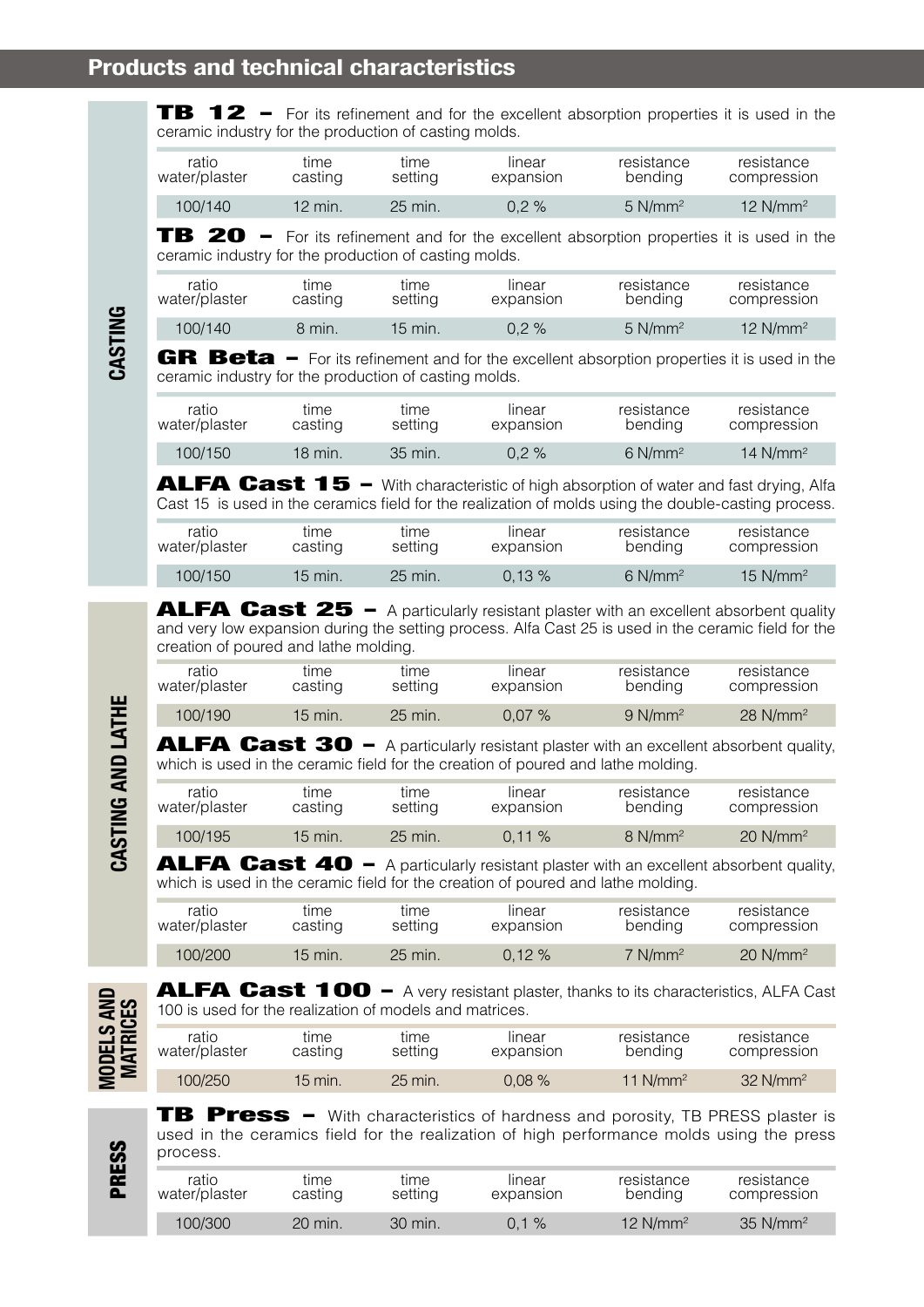

**DETACHING<br>EMULSION DETACHING EMULSION**

**ISOL** - A ready-to-use detaching emulsion for the production of gypsum molds and models. The emulsion makes the detaching process easier, when there is contact between two plaster surfaces, or plaster and resin, leaving clean surfaces with no residues. ISOL may be applied both by brush and by spraying.

For the application by brush it can be used pure as well as diluted with a small quantity of water. Spread the product on the mold and let it rest for a few minutes. Then remove the excess quantity with the same brush. For the spray application it is necessary to dilute the product with about 50% of water. Packaging is in tubs of 10 and 50 kg.

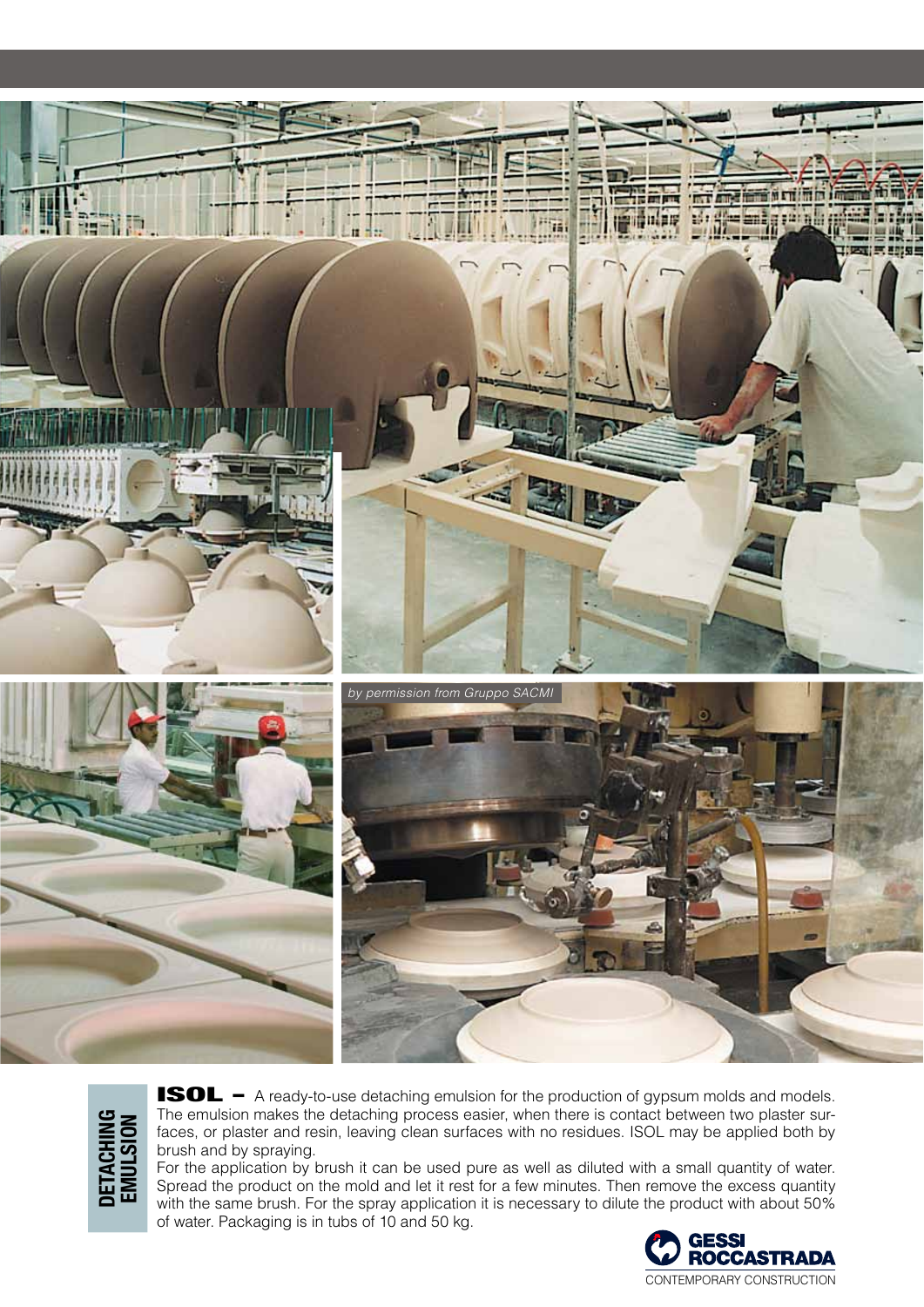## **Gessi Roccastrada, a partner in the ceramic industry**





gypsum/water ratio

### **gypsum alfa/beta ratio**

Gessi Roccastrada prepares a series of premixed plasters with alpha/beta ratios which determine the main characteristics of porosity and hardness. The characteristics of each product are guaranteed over time by careful mixing and constant quality control.

### **gypsum/water ratio**

Variations in the gypsum/water ratio affect the main features of the mold. With a high ratio, the mold will be harder but it will absorb less water.

#### **mixing time/resistance ratio**

By increasing the mixing time, the resistance properties of the final mold increase.

## mixing time

resistance



**mixing time/water absorption capacity ratio** Lengthening the mixing time reduces the capacity of absorption.





#### **mixing time/setting time ratio**

Increasing the mixing time reduces the setting time.

#### **temperature/setting time ratio**

Increasing the temperature slows down the setting time.





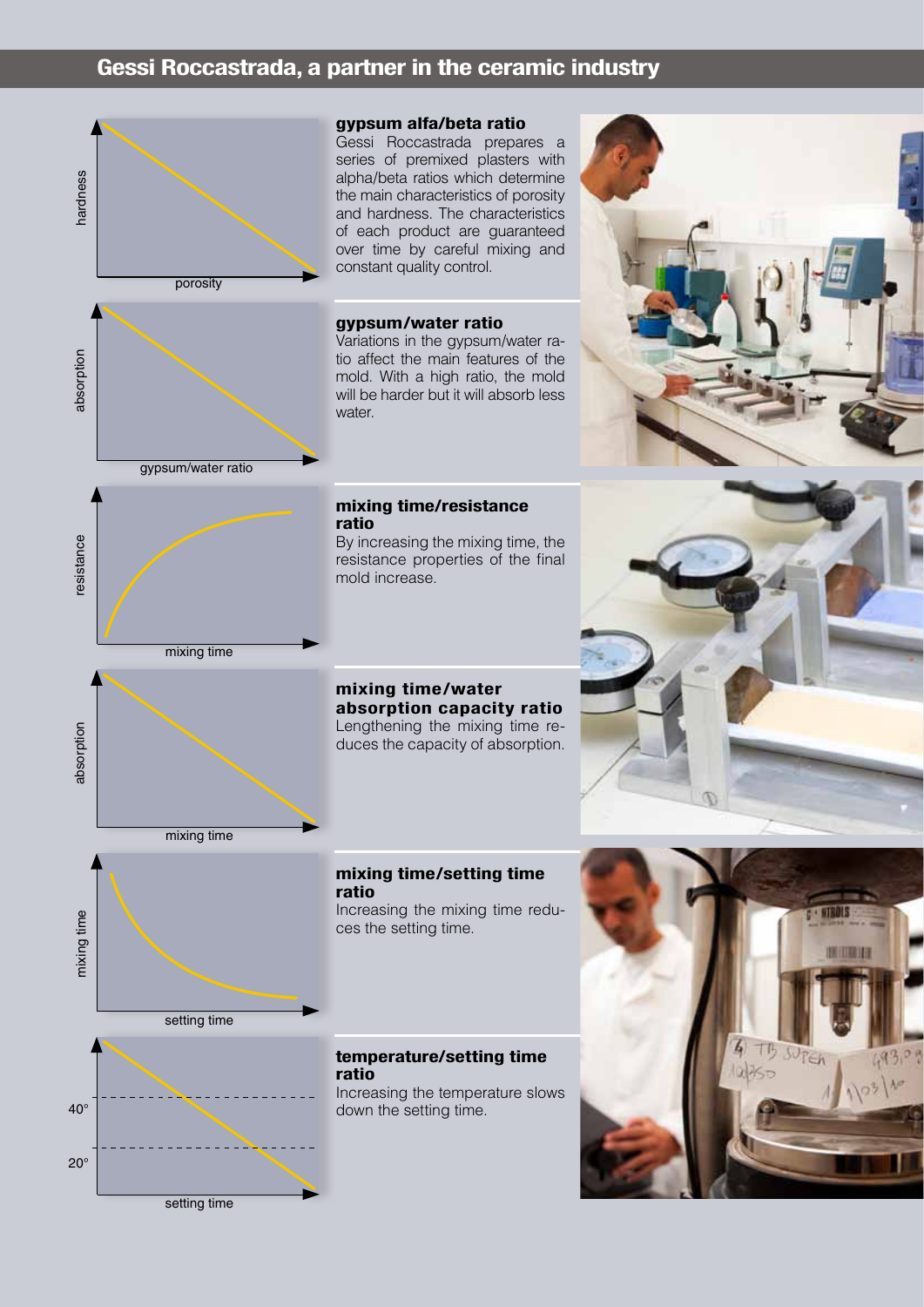#### **• vacuum preparation**

is critical to control all the production phases.

#### **• mixing ratio**

The mixing ratio is controlled weighing the necessary quantities of gypsum and water to obtain a ideal consistency for usage. Changing this ratio also changes the characteristics of the mold like the absorption ca-it. pacity, the hardness, the setting time and the expan-If the mixing is done too quickly it can create a dishosion. Keeping the ratio under control it is possible to mogeneous and low quality mold, wile if the mixing maintain a consistent performance of the mold.

#### **• water**

Use only clean water. The presence of substances organic or a high concentration of sulfates, reduce the setting time and the quality of the mold.

Excessive amounts of soluble salts can cause efflorescence during the drying process.

#### **• temperatures**

The temperature of the water and the gypsum influence directly the setting time. Increasing the temperature reduces the setting time.

For a good result, the temperature must be between 15 and 25 ° C.

#### **• spreading**

Spread the gypsum in a time ranging between 1 to 3 minutes (depending on the size of the mold) on the entire surface of the water, so as to permit an even absorbtion of the water and avoid the formation of dry lumps of gypsum that are difficult to eliminate even This allows for a good mechanical resistance, a reguduring the mixing process.

#### **• absorption**

phase, so that all the crystals of gypsum are hydrated the micro holes.

To obtain a mold with high technical characteristics it Waiting too long can result in a significant reduction of and any air within the material can exit the surface. the setting time.

#### **• mixing**

The mixing phase is a very important part of the production of plaster molds. The time required depends on the mass of the material and the type of mixer used

is done for too long it can cause problems with the moldability of the mix.

A high speed mixing, easily verifiable by the formation of a cone of air around the rod agitator, will produce air bubbles within the dough.

Please avoid using agitators with a high speed setting. An ideal mixture has no lumps and has a creamy consistency from the the beginning to the end wile it is being poured.

The mixing time should not be less then a minute.

#### **• vacuum mixing**

Mixing the plaster under vacuum reduces the ability of absorption and setting expansion, increasing the strength and the durability of the mold.

#### **• drying the molds**

Leave the mixture for 1-2 minutes before the mixing molds every two days in order to avoid the clogging of In order to make a product with optimum physical characteristics, pay careful attention to the process of drying the molds. We recommend that you use a temperature of 40/50°C with relative humidity of 40%. lar capacity of absorption, a longer-lasting mold and finally, reduced demolding time. If you interrupt the production for a long time, we advise moistening the

#### **TB Press - Instructions for use** for the gypsum TB PRESS apply the same precautions used for other gypsum except in the following two processes

#### **• mixing the plaster**

Slowly sprinkle the gypsum powder evenly on the water surface. Let the mixture rest for about 2 minutes so that the mineral crystals will absorb the water without forming air bubbles. Mix with a mechanical mixer for approx. 10' at a speed which will not cause air bubbles to form. Mix more slowly during the last 2 minutes to allow the air to escape. The mixture must be poured within the time indicated for workability.

#### **• ventilating the molds**

The structure and dimensions of the micro holes are defined beginning at the moment when you start blowing in air. After casting and smoothing the mixture, measure the temperature by inserting a thermometer. Generally, the temperature gap between the start of the

mixing and the start of the ventilation must be 10-14°C (using a mixing ratio of 3.0 Kg/Lt.). Once you get the right temperature you must start blowing compressed air at 0.5 bar into the mold. Every 40 seconds increase the pressure by 0.5 bar, until you get 2 bars. Then wait for 2 minutes before you start again increasing the pressure by 0.5 bar every 30 seconds until you get 4.5-5 atm. Once you have reached the maximum level, continue that pressure at least until reaching the maximum temperature.